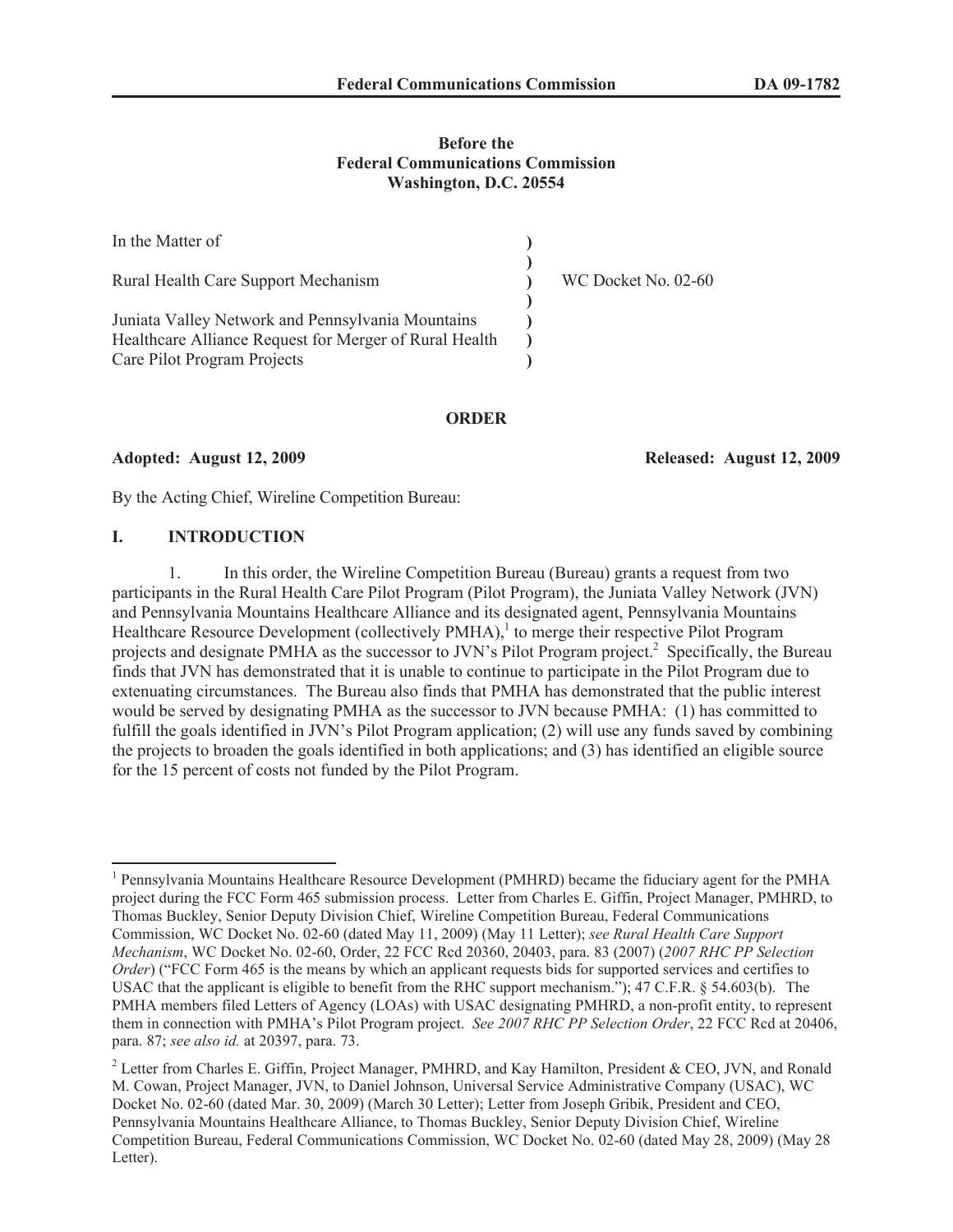### **II. BACKGROUND**

2. On September 26, 2006, the Commission established the Pilot Program, pursuant to section 254(h)(2)(A) of the Communications Act of 1934, as amended (the Act), to examine ways to use the universal service rural health care funding mechanism to enhance public and non-profit health care providers' access to advanced telecommunications and information services.<sup>3</sup> On November 16, 2007, the Commission selected 69 participants, including JVN and PMHA, to participate in the Pilot Program.<sup>4</sup> Participants are eligible to receive funding, up to their maximum support amount, for up to 85 percent of the costs associated with: (1) the construction of state or regional broadband networks and the advanced telecommunications and information services provided over those networks; (2) connecting to nationwide backbone providers Internet2 or National LambdaRail (NLR); and (3) connecting to the public Internet.<sup>5</sup> If a participant is unable to participate in the Pilot Program due to extenuating circumstances, the Bureau may designate a successor.<sup>6</sup>

3. JVN is a consortium of health care providers serving the Appalachian region of Pennsylvania.<sup>7</sup> Its member organizations include four rural hospitals: Lewistown Hospital, JC Blair Memorial Hospital, Tyrone Hospital, and the Fulton County Medical Center, as well as several smaller health care providers.<sup>8</sup> PMHA is a consortium of health care providers also serving the Appalachian region of Pennsylvania.<sup>9</sup> Its participating member organizations include sixteen rural hospitals and its

<sup>3</sup> 47 U.S.C. § 254(h)(2)(A); *Rural Health Care Support Mechanism*, WC Docket No. 02-60, Order, 21 FCC Rcd 11111, para. 1 (2006) (*2006 Pilot Program Order*).

<sup>4</sup> *See 2007 RHC PP Selection Order*, 22 FCC Rcd at 20429-30, Appendix B; Juniata Valley Network Application, WC Docket No. 02-60 (filed May 7, 2007) (JVN Application); Pennsylvania Mountains Healthcare Alliance Application, WC Docket No. 02-60 (filed May 7, 2007) (PMHA Application).

<sup>5</sup> *2007 RHC PP Selection Order*, 22 FCC Rcd at 20361, para. 2.

 $<sup>6</sup>$  *Id.* at 20422, para. 124 ("In instances where a selected participant, including a consortium, is unable to participate</sup> in the Pilot Program for the three-year term due to extenuating circumstances, a successor may be designated by the Bureau upon request."). On December 5, 2008, under its delegated authority, the Bureau granted a merger request to designate the University of Mississippi Medical Center as the successor to As One Together for Health's Pilot Program project. *Rural Health Care Support Mechanism*, *As One Together for Health and the University of Mississippi Medical Center Request for Merger of Rural Health Care Pilot Program Projects*, WC Docket No. 02- 60, Order, 23 FCC Rcd 17401 (Wireline Comp. Bur. 2008) (*As One Together Merger Order*). On the same day, the Bureau granted a request to designate the Southern Ohio Health Care Network as the successor to Holzer Consolidated Health Systems' Pilot Program project. *Rural Health Care Support Mechanism*, *Holzer Consolidated Health Systems and Southern Ohio Health Care Network Request for Merger of Rural Health Care Pilot Program Projects*, WC Docket No. 02-60, Order, 23 FCC Rcd 17396 (Wireline Comp. Bur. 2008) (*Holzer Merger Order*); *see also Rural Health Care Support Mechanism*, *Texas Healthcare Network and Texas Health Information Network Collaborative Request for Merger of Rural Health Care Pilot Program Projects*, WC Docket No. 02-60, Order, 24 FCC Rcd 4587 (Wireline Comp. Bur. 2009) (*Texas Healthcare Network Merger Order*) (granting merger of two Texas Pilot Program projects); *Rural Health Care Support Mechanism*, *North Carolina TeleHealth Network, Albemarle Health*, *Western Carolina University, and University Health Systems of Eastern Carolina Request for Merger of Pilot Program Projects*, WC Docket No. 02-60, Order, DA 09-1696 (Wireline Comp. Bur. rel. July 31, 2009) (*North Carolina TeleHealth Merger Order*).

<sup>&</sup>lt;sup>7</sup> JVN Application at 5, 43.

<sup>8</sup> *Id.* at 5-6, 72-77; March 30 Letter at 2.

<sup>&</sup>lt;sup>9</sup> PMHA Application at 3.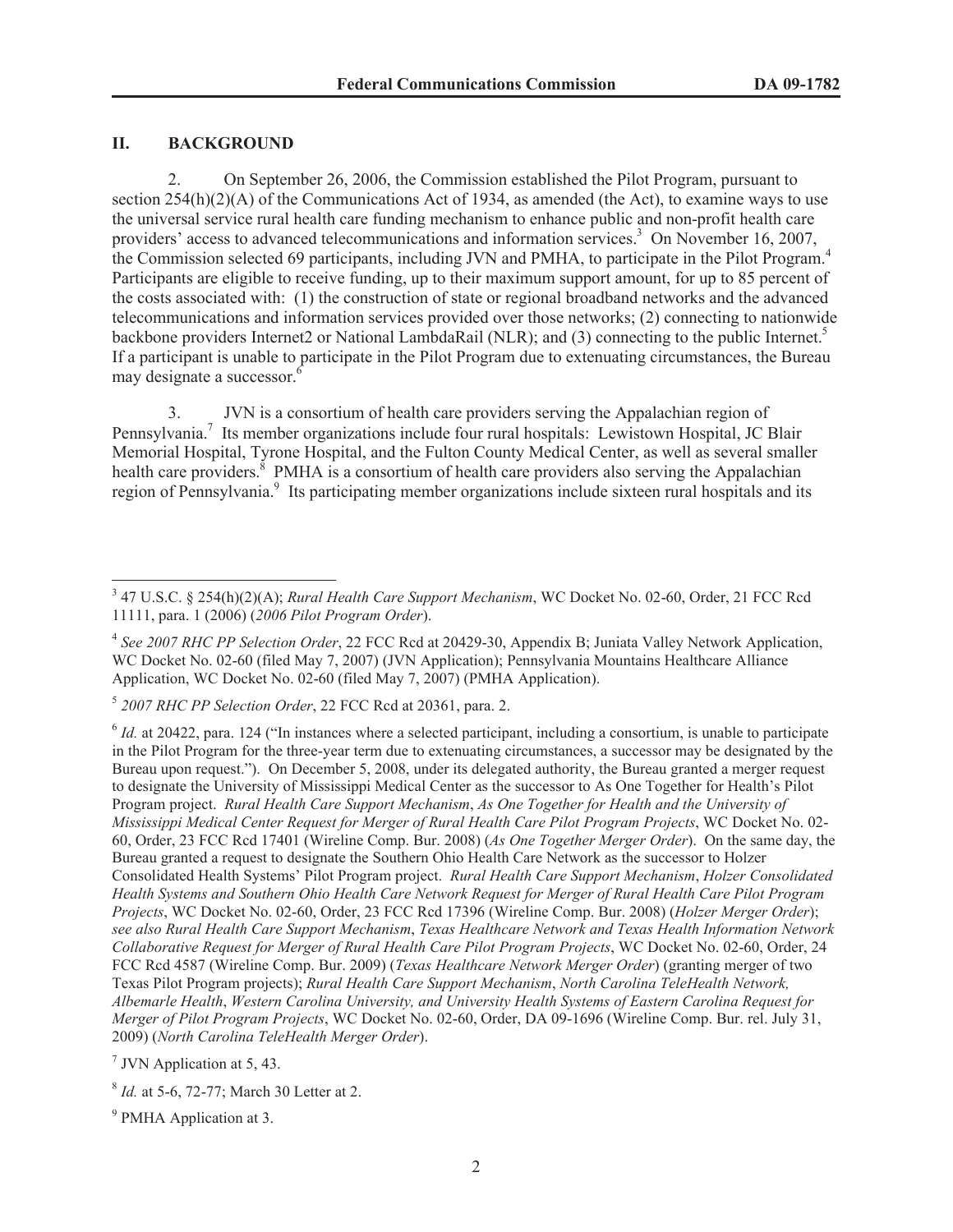fiduciary agent, PMHRD.<sup>10</sup> The maximum Pilot Program support the Commission awarded to JVN is \$3,310,048, and the maximum Pilot Program support the Commission awarded to PMHA is \$1,180,004.<sup>11</sup>

4. In its Pilot Program application, JVN proposed to create a high bandwidth telecommunications network to connect the health care communities of Juniata, Mifflin, Huntingdon, and Fulton Counties.<sup>12</sup> More specifically, JVN intended that the network would enable participating providers to: (1) share patient electronic medical records among health care facilities; (2) use the network for telemedicine, teleradiology, and telecardiology applications and enable the sharing of images stored in the various health care facilities' picture archiving and communication systems; (3) pilot test applications for real time medical consultations between practitioners at different health care facilities; (4) improve the ability of medical practitioners to acquire Continuing Medical Education (CME) and Continuing Education (CE) experiences that are required to maintain their professional licenses in Pennsylvania; (5) improve the capability to broadcast medical educational programming to local schools in the region; (6) pilot test the use of the network to allow for critical backup of health care facility data for disaster recovery purposes; (7) complete an initial network planning study to evaluate the costs and feasibility of creating a wireless broadband health care network in the region that could be accessed by home health care nurses and paramedics; and (8) increase the interaction between local health care facilities, the Lewistown Hospital School of Nursing, and participating school-based health clinics.<sup>13</sup> PMHA proposed to construct and deploy a dedicated regional broadband network to facilitate collaborative telemedicine practices in an 18-county region of rural Pennsylvania.<sup>14</sup> PMHA planned to use this network to: (1) increase the efficiency and quality of existing telemedicine efforts in its member hospitals; (2) address capacity issues related to the shortage of health care professionals working in specific specialty areas in its member hospitals; (3) improve the quality of care received by patients by providing access to a range of providers and services from various member hospitals; and (4) reduce the long-term costs of delivering care through increased efficiencies associated with telemedicine applications.<sup>15</sup>

5. On March 30, 2009, JVN and PMHA requested that the Commission allow JVN's project to merge with PMHA's project and designate PMHA as JVN's successor.<sup>16</sup> PMHRD will serve as the project manager and fiduciary agent for the merged projects.<sup>17</sup> The parties indicate that JVN cannot continue as a participant in the Pilot Program due to the consortium's resource limitations.<sup>18</sup> In particular, they note that several participants withdrew from the JVN project because they could not afford to contribute to the project's costs, and that the JVN consortium could not bear the costs of certain equipment that the Pilot Program did not fund.<sup>19</sup> JVN and PMHA jointly request that JVN's maximum

<sup>13</sup> *Id.* at 22-28.

<sup>14</sup> PMHA Application at 3, 8.

 $^{15}$  *Id.* at 9.

<sup>16</sup> March 30 Letter at 1; *see* May 28 Letter.

 $17$  May 11 Letter at 1-2.

<sup>&</sup>lt;sup>10</sup> Pennsylvania Mountains Healthcare Alliance, Pennsylvania Mountains Healthcare Alliance – Quarterly Data Report, WC Docket No. 02-60 (filed July 30, 2008).

<sup>11</sup> *2007 RHC PP Selection Order*, 22 FCC Rcd at 20429-30, Appendix B.

 $12$  JVN Application at 5, 22.

<sup>&</sup>lt;sup>18</sup> *See id.* at 1: Letter from Ron Cowan, Vice President of Information Management and Chief Information Officer, Lewistown Hospital, to Thomas Buckley, Senior Deputy Division Chief, Wireline Competition Bureau, Federal Communications Commission, WC Docket No. 02-60 (dated May 29, 2009) (May 29 Letter).

<sup>19</sup> May 11 Letter at 1; *see also* May 29 Letter.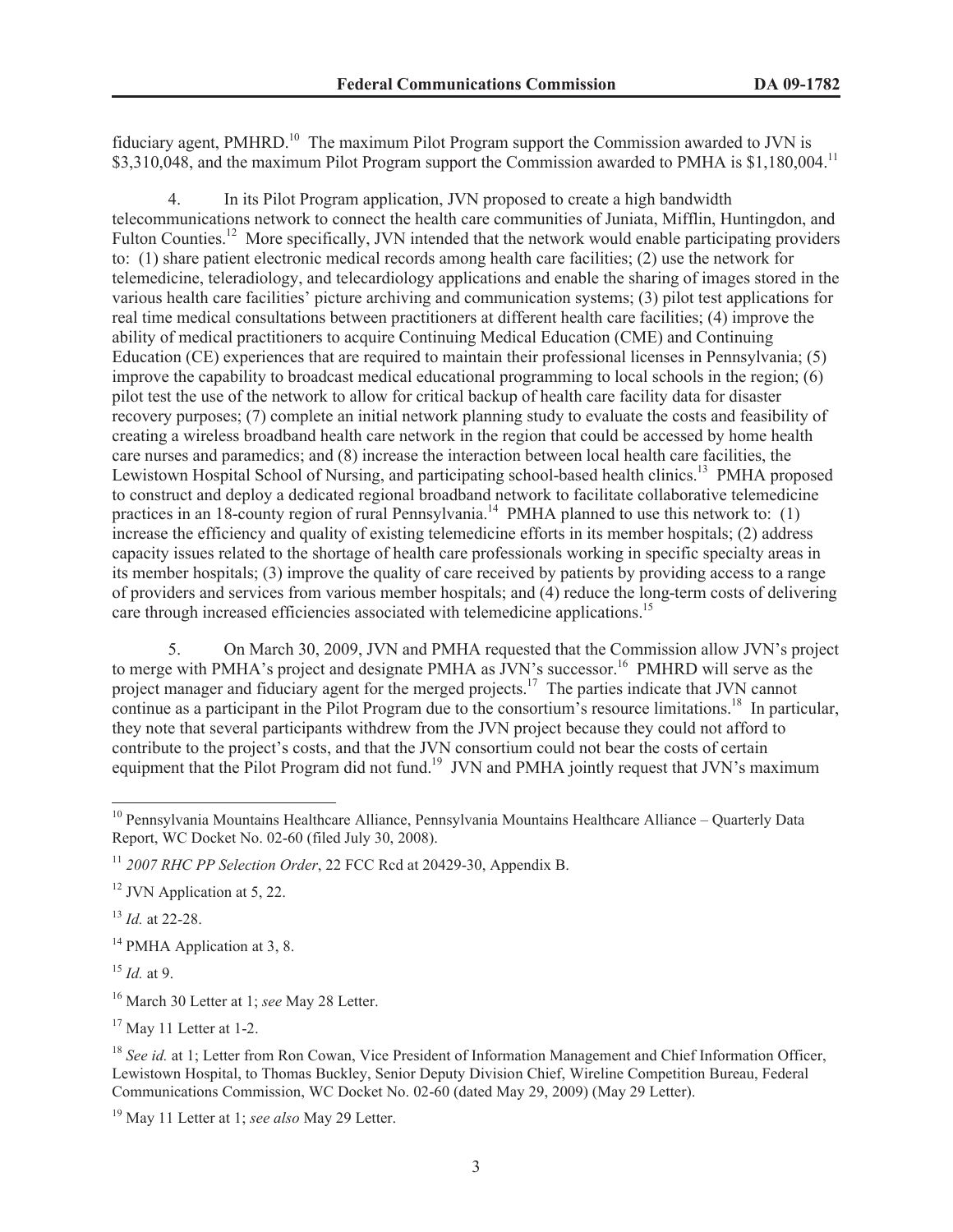support amount awarded in the *2007 RHC PP Selection Order* be available to PMHA to build a telecommunications network connecting the four hospital facilities identified in the JVN Application with the facilities listed in the PMHA Application.<sup>20</sup> The parties indicate that the benefits of merging the two projects include (i) potential cost savings due to the elimination of redundancies, and (ii) the ability to expand the combined project to include additional facilities. $2<sup>1</sup>$ 

## **III. DISCUSSION**

6. The Bureau grants the request by JVN and PMHA to merge their Pilot Program projects and designate PMHA as the successor to JVN's project. Consistent with past Pilot Program merger decisions, the Bureau finds that JVN has demonstrated that, due to extenuating circumstances, JVN will not be able to fulfill the goals and objectives detailed in its Pilot Program application.<sup>22</sup> The Bureau also finds that PMHA has demonstrated that it is committed to fulfilling the eligible funding goals and objectives identified in JVN's Pilot Program application, as well as the goals and objectives identified in its own application.<sup>23</sup> Merging the two projects and designating PMHA as successor to JVN serves the public interest and furthers the goals of the Pilot Program by stimulating the deployment of the broadband infrastructure necessary to support innovative telehealth and, in particular, telemedicine services in areas within Pennsylvania where the need for those services is most acute.<sup>24</sup>

7. JVN has demonstrated that it will be unable to continue its participation in the Pilot Program because it lacks the financial resources to implement and sustain its approved project.<sup>25</sup> Accordingly, appointing a successor to JVN is necessary to enable the approved Pilot Program project to deploy a dedicated, high bandwidth telecommunications network connecting rural health care providers in Juniata, Mifflin, Huntingdon, and Fulton Counties.<sup>26</sup>

<sup>24</sup> *See* JVN Application at 22-28; *see also As One Together Merger Order*, 23 FCC Rcd at 17403, para. 8; *Holzer Merger Order*, 23 FCC Rcd at 17398-99, para. 8; *Texas Healthcare Network Merger Order*, 24 FCC Rcd at 4591, para. 10; *North Carolina TeleHealth Merger Order*, DA 09-1696, para. 9.

<sup>25</sup> *See* May 11 Letter at 1; May 29 Letter.

<sup>26</sup> See JVN Application at 5, 7, 22. A dedicated broadband network may be used for the provision of medical care or medical expertise from a distance using telecommunications technology (telemedicine or telehealth) for longdistance clinical care, consumer and professional health-related education, public health, health administration, research, and electronic health records, as permitted by the *2006 Pilot Program Order* and the *2007 RHC PP Selection Order*. *See 2006 Pilot Program Order*, 21 FCC Rcd at 11111-12, paras. 1 n.2, 5; *2007 RHC PP Selection Order*, 22 FCC Rcd at 20367-68, para. 16. Eligible health care providers are: (i) post-secondary educational institutions offering health care instruction, teaching hospitals, and medical schools; (ii) community health centers or health centers providing health care to migrants; (iii) local health departments or agencies; (iv) community mental health centers; (v) not-for-profit hospitals; (vi) rural health clinics; and (vii) consortia of health care providers consisting of one or more entities described in clauses (i) through (vi). 47 U.S.C. § 254(h)(7)(B); *see also 2007 RHC PP Selection Order*, 22 FCC Rcd at 20368, para. 18. Other network members may include ineligible health

<sup>20</sup> May 11 Letter at 2; March 30 Letter at 2; *see also* May 29 Letter.

<sup>21</sup> *See* May 11 Letter at 1-2; May 29 Letter.

<sup>22</sup> *See* May 11 Letter at 1; May 29 Letter.; *see also 2007 RHC PP Selection Order*, 22 FCC Rcd at 20422, para. 124; *see As One Together Merger Order*, 23 FCC Rcd at 17403, para. 6; *Holzer Merger Order*, 23 FCC Rcd at 17398, para. 6; *Texas Healthcare Network Merger Order*, 24 FCC Rcd at 4590, para. 8; *North Carolina TeleHealth Merger Order*, DA 09-1696, para. 7.

<sup>23</sup> *See* March 30 Letter at 2-3; May 11 Letter at 2-3; *see also As One Together Merger Order*, 23 FCC Rcd at 17403, para. 7; *Holzer Merger Order*, 23 FCC Rcd at 17398, para. 7; *Texas Healthcare Network Merger Order*, 24 FCC Rcd at 4590-91, para. 9; *North Carolina TeleHealth Merger Order*, DA 09-1696, para. 8.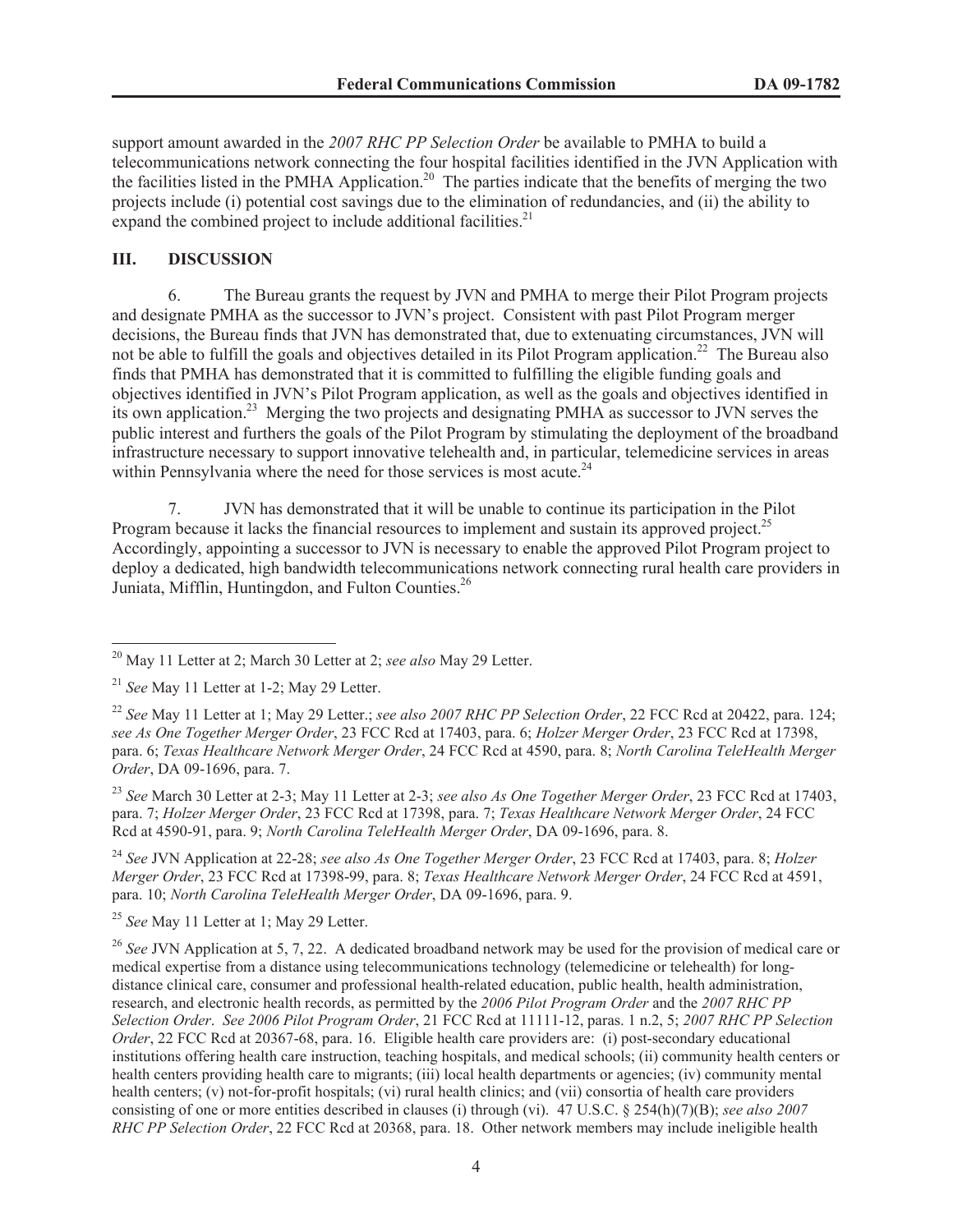8. PMHA has committed and is qualified to achieve the goals identified in JVN's application. Specifically, in selecting PMHA as a participant, the Commission has already determined that PMHA is qualified to participate in the Pilot Program.<sup>27</sup> For example, the Commission found that PMHA demonstrated that it was capable of leveraging existing technologies and aggregating the specific needs of health care providers.<sup>28</sup> As successor to JVN, PMHA has committed to fulfill the project goals identified in JVN's project application as well as those in PMHA's own project application.<sup>2</sup> Furthermore, the members of the PMHA consortium have committed to provide the required 15 percent of non-funded eligible costs for the combined projects.<sup>30</sup>

9. The Bureau finds that it will serve the public interest and is consistent with the goals of the Pilot Program to designate PMHA as successor to JVN. As noted in the *2007 RHC PP Selection Order*, one of the goals of the Pilot Program is to "stimulate deployment of the broadband infrastructure necessary to support innovative telehealth and, in particular, telemedicine services to those areas of the country where the need for those benefits is most acute."<sup>31</sup> In selecting JVN for participation in the Pilot Program, the Commission found that its project will advance the goals of the Pilot Program by bringing the benefits of telemedicine to rural communities.<sup>32</sup> Designating PMHA as successor to JVN will continue to make Pilot Program funds available for connecting eligible health care providers throughout Pennsylvania to a dedicated broadband infrastructure, bringing the benefits of telemedicine to rural parts of the commonwealth.

10. Appointing PMHA as successor to JVN also serves the public interest because it will ensure that Pilot Program funds are used efficiently. Specifically, JVN and PMHA indicate that merging the two projects will allow the objectives of both projects to be achieved at a lower cost, and that redundancies between JVN and PMHA's projects will be reduced.<sup>33</sup> PMHA has committed to use any funds saved by merging the two projects to add more rural health care facilities to the network than were included in the original two project applications.<sup>34</sup>

11. For these reasons, the Bureau finds that JVN and PMHA have demonstrated that it is in the public interest to merge the two projects and designate PMHA as successor to JVN. Accordingly, the maximum funding available to PMHA for the combined PMHA/JVN project over the three funding years is \$4,490,052 (\$1,496,684 annually over three funding years).<sup>35</sup> To ensure that the benefits of the Pilot

care providers that use the dedicated network for health-related purposes. *See 2007 RHC PP Selection Order*, 22 FCC Rcd at 20395-96, para. 71.

<sup>27</sup> *2007 RHC PP Selection Order*, 22 FCC Rcd at 20429-30, Appendix B.

<sup>28</sup> *Id.* at 20376-78, paras. 40 and 41.

 $29$  The Bureau notes that PMHA has committed to fulfill all of the goals eligible for funding in JVN's Pilot Project application. *See* March 30 Letter at 2-3; May 11 Letter at 2-3.

<sup>30</sup> *Id.* at 2.

<sup>31</sup> *2007 RHC PP Selection Order*, 22 FCC Rcd at 20361, para. 1.

<sup>32</sup> *Id.* at 20376, para. 39.

<sup>33</sup> *See* May 11 Letter at 1-2; May 29 Letter; *2007 RHC PP Selection Order*, 22 FCC Rcd at 20387, para. 53 ("To ensure efficiencies and avoid duplication of efforts or network facilities, in the *2006 Pilot Program Order*, we instructed applicants to indicate how their proposed telemedicine program will be coordinated throughout the state or region.").

<sup>34</sup> May 11 Letter at 1-2; *see also* May 29 Letter.

<sup>35</sup> To determine the maximum funding amount available to the combined PMHA/JVN project, the Bureau added the maximum funding amounts the Commission awarded to PMHA, \$1,180,004, and JVN, \$3,310,048. To the extent